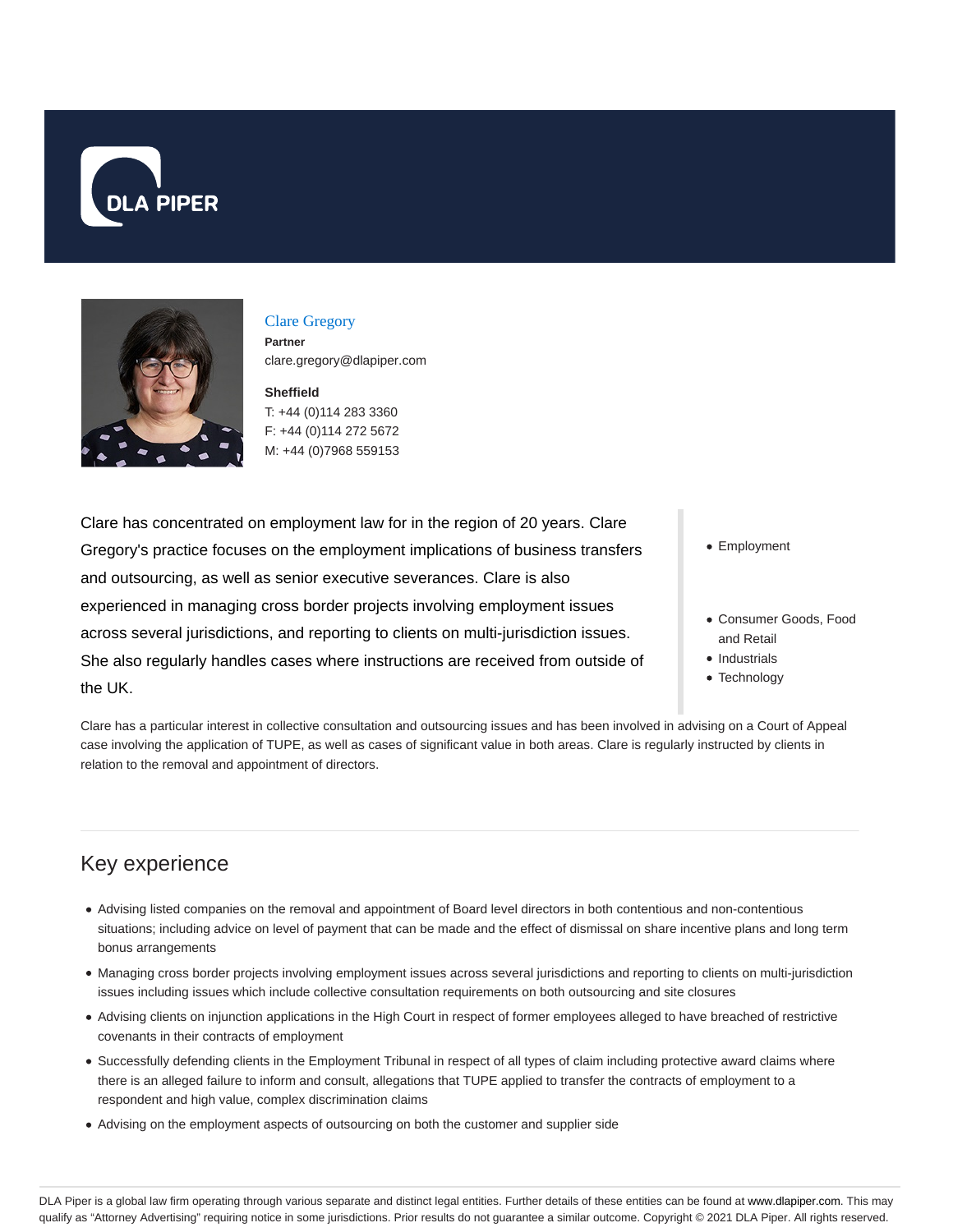## Major clients

- Akzo Nobel NV
- Dixons Carphone plc
- Dreams Limited
- HCL Technology Limited
- CBRE Inc.
- Mothercare plc
- Puma United Kingdom Limited
- Wilko Retail Ltd

#### CREDENTIALS

### Professional Qualifications

Solicitor of the Senior Courts of England and Wales

### **Memberships**

Employment Lawyers Association

#### **INSIGHTS**

Clare is regularly asked by the media to comment on issues arising from changes in employment legislation and the implications for employers. This includes publications such as Personnel Today and Xpert HR. She regularly speaks at seminars and training sessions to brief clients on employment related issues.

#### **Publications**

**Outsourcing: A Practical Guide, Second Edition**

16 February 2021

We are proud to launch our latest publication, Outsourcing: A Practical Guide, Second Edition. This book is a fully updated edition of the key text on outsourcing, written by our market-leading Global Technology and Sourcing team.

**UK Employment Law Podcast Episode 2: UK Employment Law Health Check 2020**

24 September 2020 UK Employment Law Podcast

In this edition of the DLA Piper UK employment law podcast series, Partners Gurpreet Duhra and Clare Gregory look at the latest UK employment law regulation and discuss what employers need to think about now to avoid reputational damage and ensure they are compliant for future regulation.

## **Events**

DLA Piper is a global law firm operating through various separate and distinct legal entities. Further details of these entities can be found at www.dlapiper.com. This may qualify as "Attorney Advertising" requiring notice in some jurisdictions. Prior results do not guarantee a similar outcome. Copyright @ 2021 DLA Piper. All rights reserved.